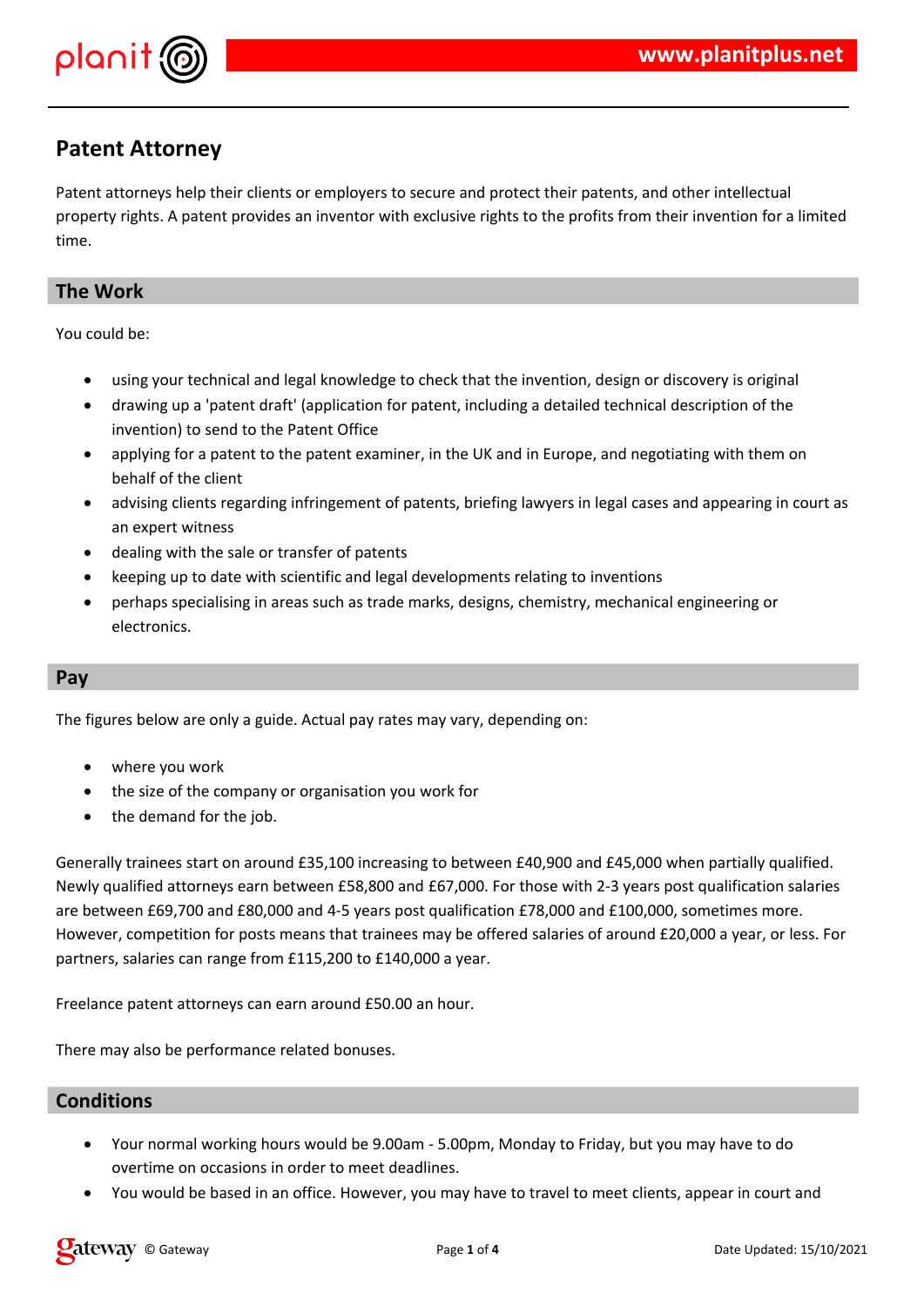

visit the UK Intellectual Property Office and the European Patent Office, which may involve spending time away from home.

#### **Getting In**

- You need a good Honours degree (often at least 2:1) in science, mathematics, engineering or technology.
- The entry requirements for these degree courses vary depending on the subject and college or university. However, the normal minimum requirements are 4-5 Highers plus subjects at National 5. Maths and science subjects are recommended at Higher.
- The University of Edinburgh offers postgraduate LLM degrees in Intellectual Property Law, and in Innovation, Technology and the Law, on a full time, part time and distance learning basis. A good Honours degree would be required for entry.
- The University of Aberdeen offers the postgraduate LLM in Intellectual Property Law on a full and part time basis. You would require a 2:1 Honours degree in Law.
- The University of Glasgow offers the postgraduate LLM in Intellectual Property and the Digital Economy. You would require a 2:1 Honours degree in Law or other subject with 50% law content.
- A good reading knowledge of French and German, while not essential for working in the UK, is highly desirable in order to read foreign language documents without having to call for translations. Knowledge of Japanese and Chinese is also becoming increasingly useful.
- A genuine interest in law is helpful.

As this is a small profession entry can be competitive. Patent attorneys work in private practice and patent departments in industry or government. Jobs are advertised on the Chartered Institute of Patent Attorneys (CIPA) website.

#### **What Does It Take**

You need to be:

- logical, analytical
- accurate and organised
- able to understand complex technical information
- able to present and argue a case effectively
- able to work well under pressure and meet deadlines
- confident and persuasive.

You need to have:

- good spoken and written communication skills
- a scientific and technical mind
- attention to detail
- discretion and confidentiality skills
- IT skills
- a good memory.

#### **Training**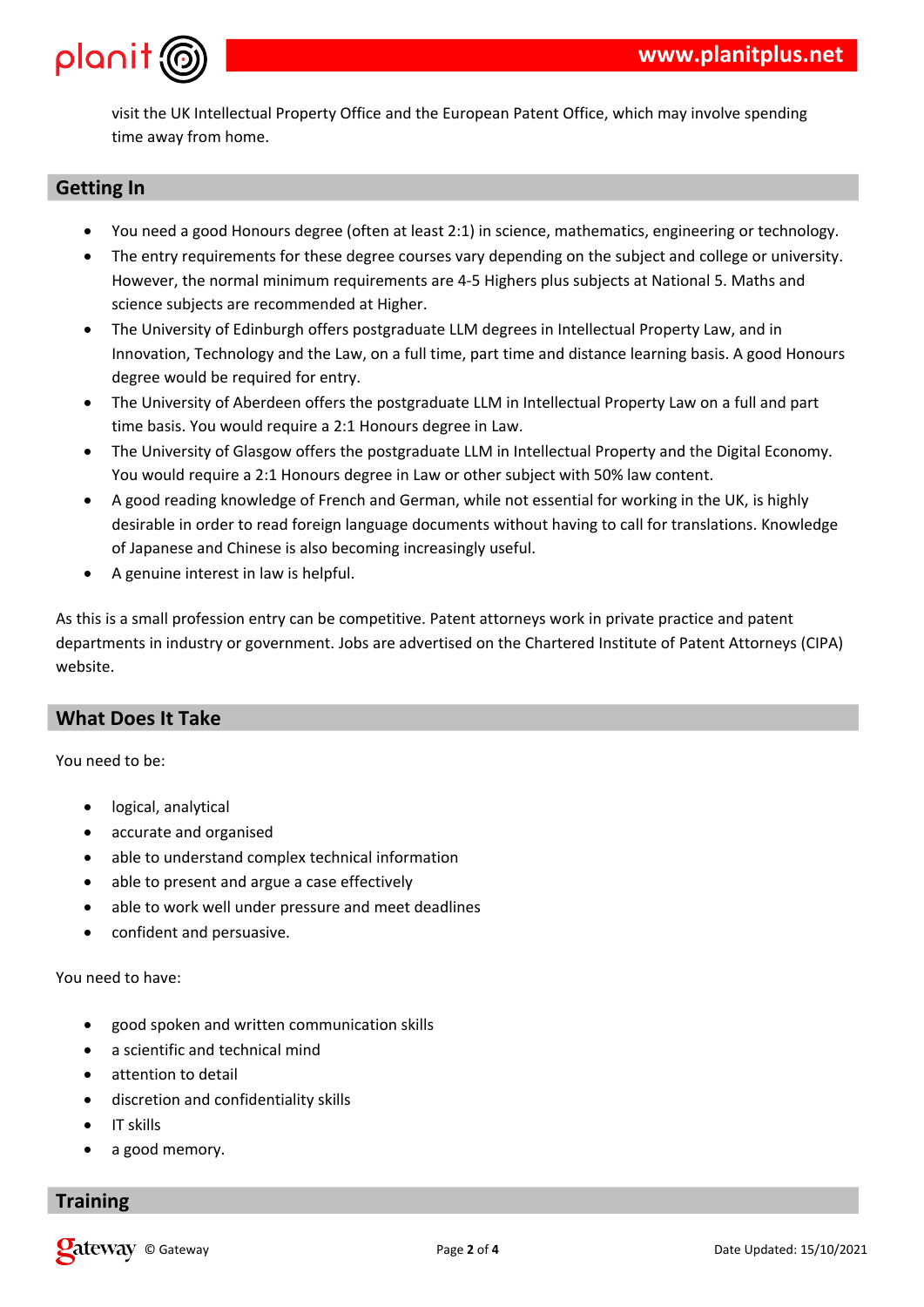



| $\%$ | &% |
|------|----|
|      |    |

|  |  | $\mathbf{I}$ and $\mathbf{u}$ |
|--|--|-------------------------------|
|  |  |                               |
|  |  |                               |

 $\frac{1}{2}$  $\overline{A}$ Ξ

# $\#$

| ī<br>82<br>32<br>E<br>$\&$<br>,<br>F %<br>$\&$<br>E -<br>$A =$ !<br>ī<br>7 3<br>8<br>&<br>E<br>, $\overline{F}$ %<br>&<br>$E A = - < !$ & | \$ | $\%$ |
|-------------------------------------------------------------------------------------------------------------------------------------------|----|------|
|                                                                                                                                           |    |      |
| Ч.<br>#                                                                                                                                   |    |      |
| 8 3                                                                                                                                       |    |      |
| &<br>-<br>F %<br>/8                                                                                                                       |    |      |
| $G$ $@$<br>ED&                                                                                                                            |    |      |
| 9<br>$\%$<br>%<br>&<br>&                                                                                                                  | &  |      |